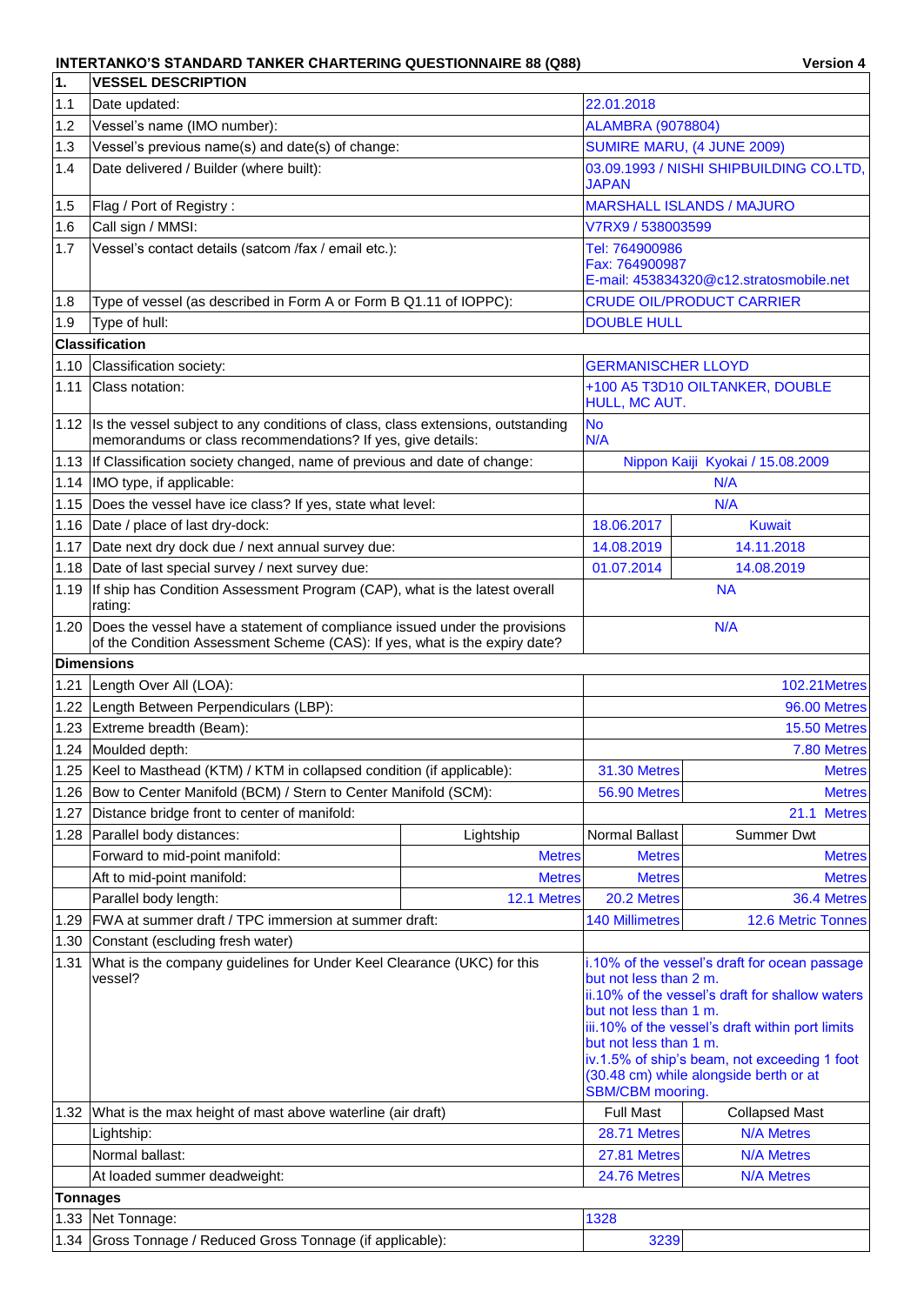|      | 1.35 Suez Canal Tonnage - Gross (SCGT) / Net (SCNT): | N/A                                                                                                                                                                                                                     | N/A |
|------|------------------------------------------------------|-------------------------------------------------------------------------------------------------------------------------------------------------------------------------------------------------------------------------|-----|
|      | 1.36 Panama Canal Net Tonnage (PCNT):                |                                                                                                                                                                                                                         | N/A |
|      | Ownership and Operation                              |                                                                                                                                                                                                                         |     |
|      | 1.37 Registered owner - Full style:                  | <b>ALAMBRA MARITIME INC.</b>                                                                                                                                                                                            |     |
| 1.38 | Technical operator - Full style:                     | ECONAV S.A.<br>6, SKOUZE STREET,<br>18536, PIRAEUS, GREECE<br>TEL: +30 210 4295500<br>FAX: +30 210 4295511<br>Email: econav@econav.co                                                                                   |     |
| 1.39 | Commercial operator - Full style:                    | Oil Marketing & Trading International FZC<br>Suite 14, Fujairah Free Zone, P.O. Box 5170,<br>U.A.E<br>Tel: +971 9 2281201<br>Fax: +971 9 2281202<br>Email: operations@oil-marketing.com or<br>bunkers@oil-marketing.com |     |
| 1.40 | Disponent owner - Full style:                        | N/A                                                                                                                                                                                                                     |     |

| $\overline{2}$ . | <b>CERTIFICATION</b>                                                                                                                  | <b>Issued</b> | <b>Last Annual</b><br>or Intermediate | <b>Expires</b> |  |
|------------------|---------------------------------------------------------------------------------------------------------------------------------------|---------------|---------------------------------------|----------------|--|
| 2.1              | Safety Equipment Certificate:                                                                                                         | 17.09.2014    | 18.05.2017                            | 14.08.2019     |  |
| 2.2              | Safety Radio Certificate:                                                                                                             | 17.09.2014    | 18.05.2017                            | 14.08.2019     |  |
| 2.3              | <b>Safety Construction Certificate:</b>                                                                                               | 17.09.2014    | 18.05.2017                            | 14.08.2019     |  |
| 2.4              | Load Line Certificate:                                                                                                                | 17.09.2014    | 18.05.2017                            | 14.08.2019     |  |
| 2.5              | International Oil Pollution Prevention Certificate (IOPPC):                                                                           | 17.09.2014    | 18.05.2017                            | 14.08.2019     |  |
| 2.6              | ISM Safety Management Certificate (SMC):                                                                                              | 29.11.2017    |                                       | 29.05.2018     |  |
| 2.7              | Document of Compliance (DOC):                                                                                                         | 01.03.2017    | 20.11.2017                            | 09.01.2022     |  |
| 2.8              | USCG Certificate of Compliance (COC):                                                                                                 | N/A           |                                       |                |  |
| 2.9              | Civil Liability Convention (CLC)1992 Certificate:                                                                                     | 20.02.2017    |                                       | 20.02.2018     |  |
| 2.10             | Civil Liability for Bunker Oil Pollution Damage Convention Certificate<br>(CLBC):                                                     | 20.02.2017    |                                       | 20.02.2018     |  |
| 2.11             | Ship Sanitation Control (SSCC) / Ship Sanitation Control Exemption<br>(SSCE) Certificate:                                             | 15.10.2017    |                                       | 15.04.2018     |  |
|                  | 2.12 U.S. Certificate of Financial Responsibility (COFR):                                                                             | N/A           |                                       |                |  |
| 2.13             | Certificate of Class:                                                                                                                 | 17.09.2014    | 18.05.2017                            | 14.08.2019     |  |
| 2.14             | International Sewage Pollution Prevention Certificate (ISPPC)                                                                         | 17.09.2014    |                                       | 14.08.2019     |  |
| 2.15             | Certificate of Fitness (Chemicals):                                                                                                   | N/A           |                                       |                |  |
| 2.16             | International Energy Efficiency Certificate (IEEC)                                                                                    | 04.02.2014    |                                       |                |  |
| 2.17             | International Ship Security Certificate (ISSC):                                                                                       | 29.11.2017    | L,                                    | 29.05.2018     |  |
|                  | 2.18  International Air Pollution Prevention Certificate (IAPP):                                                                      | 17.09.2014    | 18.05.2017                            | 14.08.2019     |  |
| 2.19             | Maritime Labour Certificate (MLC) :                                                                                                   | 29.11.2017    |                                       | 29.05.2018     |  |
|                  | <b>DOCUMENTATION</b>                                                                                                                  |               |                                       |                |  |
| 2.20             | Owner warrant that vessel is member of ITOPF and will remain so<br>for the entire duration of this voyage/contract:                   | Yes           |                                       |                |  |
| 2.21             | Does vessel have in place a Drug and Alcohol Policy complying with<br>OCIMF guidelines for Control of Drugs and Alcohol Onboard Ship? | <b>Yes</b>    |                                       |                |  |
| 2.22             | Is the ITF Special Agreement on board (if applicable)?                                                                                |               | N/A                                   |                |  |
|                  | 2.23 ITF Blue Card expiry date:                                                                                                       | N/A           |                                       |                |  |

| 3.  | <b>CREW MANAGEMENT</b>                                      |                                  |
|-----|-------------------------------------------------------------|----------------------------------|
| 3.1 | Nationality of Master:                                      | <b>Greek</b>                     |
| 3.2 | Number and Nationality of Officers:                         | Sri Lankan, Filipino, Indonesian |
| 3.3 | Number and Nationality of Crew:                             | 14<br>Filipino, Sri Lankan       |
| 3.4 | What is the common working language onboard:                | English                          |
| 3.5 | Do officers speak and understand English:                   | Yes                              |
| 3.6 | If Officers/Crew employed by a Manning Agency - Full style: | <b>CROSSWORLD MARINE</b>         |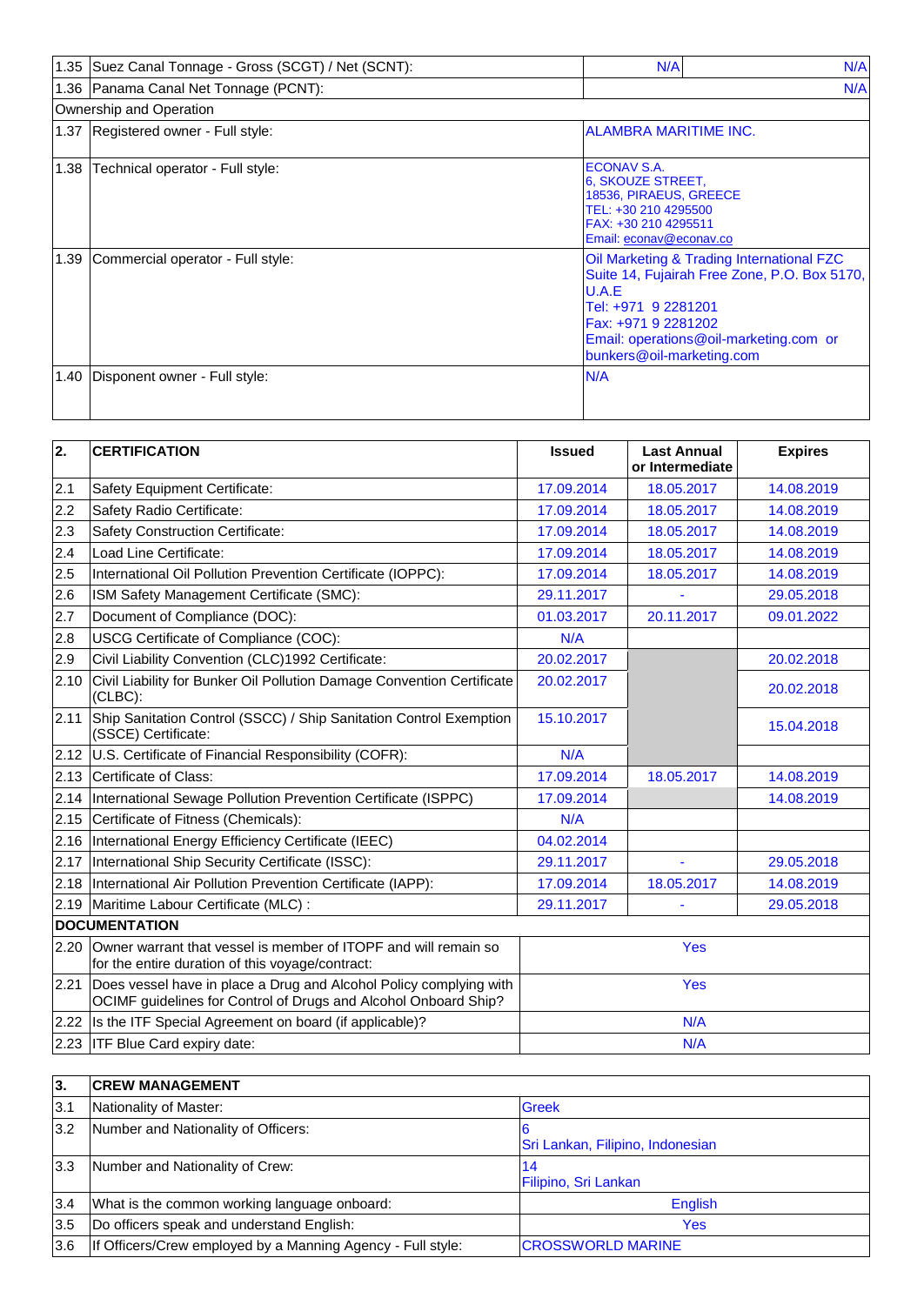|  | IV.A. RUFINO STREET 110 7TH FLOOR STAGE<br><b>HOUSE, LAGASPI VILLAGE, MAKATI CITY,</b><br><b>PHILIPPINES</b><br>ITEL: +6327505268/FAX:+6328927242<br>E-MAIL: info@crossworldmarine.com            |
|--|---------------------------------------------------------------------------------------------------------------------------------------------------------------------------------------------------|
|  | <b>ITHALINA SHIPPING CO LTD</b><br>NO 46-3/1, HOSPITAL STR<br><b>COLOMBO-01, SRI LANKA</b>                                                                                                        |
|  | <b>ABM &amp; CIRCLE NAVIGATION</b><br><b>ADICIPITA BANGUIN MANDIRI. PT</b><br>LINGGA DARMA BUILDING.<br><b>JI. WARUNG BUNCIT RAYA NO. 17,</b><br><b>JAKARTA SELATAN 12550</b><br><b>INDONESIA</b> |

| 14.  | <b>IFOR USA CALLS</b>                                                                                                                        |     |
|------|----------------------------------------------------------------------------------------------------------------------------------------------|-----|
| 14.1 | Has the vessel Operator submitted a Vessel Spill Response Plan to<br>the US Coast Guard which has been approved by official USCG<br>lletter: | N/A |
| 14.2 | Qualified individual (QI) - Full style:                                                                                                      | N/A |
| 14.3 | Oil Spill Response Organization (OSRO) - Full style:                                                                                         | N/A |

| 5.   | <b>CARGO AND BALLAST HANDLING</b>                                                                                                    |               |              |                                                                                                                                |                  |  |
|------|--------------------------------------------------------------------------------------------------------------------------------------|---------------|--------------|--------------------------------------------------------------------------------------------------------------------------------|------------------|--|
|      | Double Hull Vessels                                                                                                                  |               |              |                                                                                                                                |                  |  |
| 5.1  | Is vessel fitted with centerline bulkhead in all cargo tanks? If Yes,<br>solid or perforated:                                        |               |              | Yes, Solid                                                                                                                     |                  |  |
|      | <b>Loadline Information</b>                                                                                                          |               |              |                                                                                                                                |                  |  |
|      | Loadline                                                                                                                             | Freeboard     | Draft        | Deadweight                                                                                                                     | Displacement     |  |
|      | Summer:                                                                                                                              | 1.280 Metres  | 6.532 Metres | 4662 MT                                                                                                                        | 7035 MT          |  |
|      | Winter:                                                                                                                              | 1.416 Metres  | 6.396 Metres | 4467 MT                                                                                                                        | 6840 MT          |  |
|      | Tropical:                                                                                                                            | 1.144 Metres  | 6.668 Metres | 4812 MT                                                                                                                        | 7185 MT          |  |
|      | Lightship:                                                                                                                           | <b>Metres</b> | 2.585 Metres |                                                                                                                                | <b>2373 MT</b>   |  |
|      | Normal Ballast Condition:                                                                                                            | 4.393 Metres  | 3.419 Metres | <b>1800 MT</b>                                                                                                                 | 3754 MT          |  |
| 5.3  | Does vessel have multiple SDWT? If yes, what is the maximum<br>assigned deadweight?                                                  |               |              | No / NA                                                                                                                        |                  |  |
|      | <b>Cargo Tank Capacities</b>                                                                                                         |               |              |                                                                                                                                |                  |  |
| 5.4  | Number of cargo tanks and total cubic capacity (98%):                                                                                |               |              | 8                                                                                                                              | 4.758,0 $m3$     |  |
| 5.5  | Capacity (98%) of each natural segregation with double valve<br>(specify tanks):                                                     |               |              | <b>GROUP NO1</b><br>1P 573 / 1S 573.6<br><b>GROUP NO2</b><br>2P 623.8 / 2S 624.9<br>3P 594.0 / 3S 595.2<br>4P 590.7 / 4S 591.9 |                  |  |
| 5.6  | Number of Slop tank(s) capacity (98%):                                                                                               |               |              | No 4 COT P                                                                                                                     | 590.7 Cu. Metres |  |
| 5.7  | Specify segregations which slops tanks belong to and their capacity<br>with double valve:                                            |               |              | No 4 COT S / Capacity 600 m <sup>3</sup> with 2 double valves                                                                  |                  |  |
| 5.8  | Residual/Retention oil tank(s) capacity (98%), if applicable:                                                                        |               |              | N/A                                                                                                                            |                  |  |
| 5.9  | Does vessel have Segregated Ballast Tanks (SBT) or Clean Ballast<br>Tanks (CBT):                                                     |               |              | <b>SBT</b>                                                                                                                     |                  |  |
|      | <b>SBT Vessels</b>                                                                                                                   |               |              |                                                                                                                                |                  |  |
| 5.10 | What is total SBT capacity and percentage of SDWT vessel can<br>maintain?                                                            |               |              | 1362.92 $m^3$                                                                                                                  | 29 %             |  |
| 5.11 | Does vessel meet the requirements of MARPOL Annex I Reg 18.2:                                                                        |               |              | <b>YES</b>                                                                                                                     |                  |  |
|      | <b>Cargo Handling &amp; Pumping Systems</b>                                                                                          |               |              |                                                                                                                                |                  |  |
|      | 5.12 How many grades/products can vessel load/discharge with double<br>valve segregation:                                            |               |              | $\overline{2}$                                                                                                                 |                  |  |
|      | 5.13 Are there any cargo tank filling restrictions.<br>If yes, specify number of slack tanks, max s.g., ullage restrictions<br>etc.: |               |              |                                                                                                                                | <b>No</b>        |  |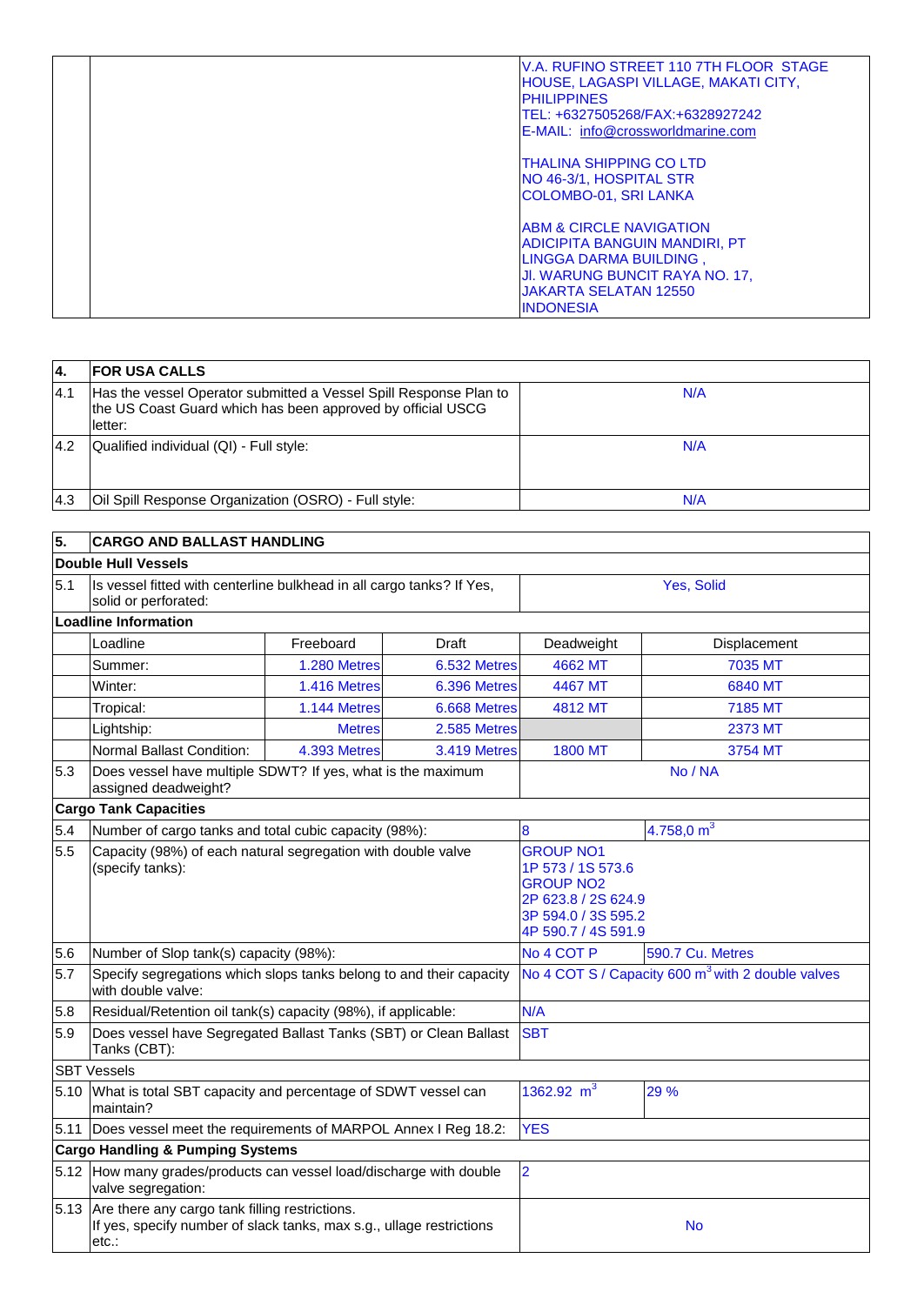| 5.14    | Pumps:                                                                                                                                  | No. | <b>Type</b>                                                                           | Capacity                                                                                                | At what Head (sg=1.0)                                                                                                                                                                                                                                                |  |
|---------|-----------------------------------------------------------------------------------------------------------------------------------------|-----|---------------------------------------------------------------------------------------|---------------------------------------------------------------------------------------------------------|----------------------------------------------------------------------------------------------------------------------------------------------------------------------------------------------------------------------------------------------------------------------|--|
|         | Cargo pumps:                                                                                                                            | 2   | <b>SCREW</b>                                                                          | 1500 $m^3$ /Hr                                                                                          |                                                                                                                                                                                                                                                                      |  |
|         | Cargo Eductors:                                                                                                                         | 0   |                                                                                       | $m^3$ /Hr                                                                                               |                                                                                                                                                                                                                                                                      |  |
|         | Stripping:                                                                                                                              | 1   | <b>SCREW</b>                                                                          | $400 \text{ m}^3/\text{Hr}$                                                                             |                                                                                                                                                                                                                                                                      |  |
|         | <b>Ballast Pumps:</b>                                                                                                                   | 1   | <b>Electric motor</b>                                                                 | 500 $m^3$ /Hr                                                                                           |                                                                                                                                                                                                                                                                      |  |
|         | <b>Ballast Eductors:</b>                                                                                                                |     | N/A                                                                                   |                                                                                                         |                                                                                                                                                                                                                                                                      |  |
|         | 5.15 Maximum loading rate for homogenous cargo per manifold<br>connection:                                                              |     |                                                                                       | 1500 Metres/Hour                                                                                        |                                                                                                                                                                                                                                                                      |  |
|         | through all manifolds:                                                                                                                  |     | 5.16 Maximum loading rate for homogenous cargo loaded simultaneously 3000 Metres/Hour |                                                                                                         |                                                                                                                                                                                                                                                                      |  |
|         | 5.17 How many cargo pumps can be run simultaneously at full capacity:                                                                   |     |                                                                                       |                                                                                                         | $\overline{2}$                                                                                                                                                                                                                                                       |  |
|         | <b>Cargo Control Room</b>                                                                                                               |     |                                                                                       |                                                                                                         |                                                                                                                                                                                                                                                                      |  |
|         | 5.18 Is ship fitted with a Cargo Control Room (CCR):                                                                                    |     |                                                                                       |                                                                                                         | <b>Yes</b>                                                                                                                                                                                                                                                           |  |
|         | 5.19 Can tank innage / ullage be read from the CCR:                                                                                     |     |                                                                                       |                                                                                                         | <b>Yes</b>                                                                                                                                                                                                                                                           |  |
|         | <b>Gauging and Sampling</b>                                                                                                             |     |                                                                                       |                                                                                                         |                                                                                                                                                                                                                                                                      |  |
| 5.20    | Can cargo be transferred under closed loading conditions in<br>accordance with ISGOTT 11.1.6.6?                                         |     |                                                                                       |                                                                                                         | <b>Yes</b>                                                                                                                                                                                                                                                           |  |
| 5.21    | What type of fixed closed tank gauging system is fitted:                                                                                |     |                                                                                       |                                                                                                         | <b>Floating / MMC</b>                                                                                                                                                                                                                                                |  |
|         | 5.22 Number of portable gauging units (example- MMC) on board:                                                                          |     |                                                                                       |                                                                                                         | $\overline{2}$                                                                                                                                                                                                                                                       |  |
| 5.23    | Are overfill (high) alarms fitted? If Yes, indicate whether to all tanks<br>or partial:                                                 |     |                                                                                       |                                                                                                         | <b>YES, ALL TANKS</b>                                                                                                                                                                                                                                                |  |
|         | 5.24 Are cargo tanks fitted with multipoint gauging? If yes, specify type<br>and locations:                                             |     |                                                                                       |                                                                                                         | <b>YES, ALL TANKS</b><br>Floating gauge on Deck / Digital on CCR                                                                                                                                                                                                     |  |
| 5.25    | are not calibrated:                                                                                                                     |     | Is gauging system certified and calibrated? If no, specify which ones                 |                                                                                                         | <b>YES</b>                                                                                                                                                                                                                                                           |  |
|         | Vapor Emission Control System (VECS)                                                                                                    |     |                                                                                       |                                                                                                         |                                                                                                                                                                                                                                                                      |  |
| 5.26    | Is a Vapour Emission Control System (VECS) fitted?                                                                                      |     |                                                                                       |                                                                                                         | <b>YES</b>                                                                                                                                                                                                                                                           |  |
| 5.27    | Number/size of VECS manifolds (per side):                                                                                               |     |                                                                                       | 1                                                                                                       | <b>200 Millimetres</b>                                                                                                                                                                                                                                               |  |
|         | 5.28 Number / size / type of VECS reducers:                                                                                             |     |                                                                                       | 4 x 150/200 Millimetes<br>2 x 200x125 millimeters<br>2 x 250x200 millimeters<br>2 x 200x100 millimeters |                                                                                                                                                                                                                                                                      |  |
| Venting |                                                                                                                                         |     |                                                                                       |                                                                                                         |                                                                                                                                                                                                                                                                      |  |
| 5.29    | State what type of venting system is fitted:                                                                                            |     |                                                                                       |                                                                                                         | <b>MAST RISERS/</b><br><b>HIGH VELOCITY PV VALVES</b>                                                                                                                                                                                                                |  |
|         | <b>Cargo Manifolds and Reducers</b>                                                                                                     |     |                                                                                       |                                                                                                         |                                                                                                                                                                                                                                                                      |  |
|         | 5.30 Does vessel comply with the latest edition of the OCIMF<br>'Recommendations for Oil Tanker Manifolds and Associated<br>Equipment': |     |                                                                                       |                                                                                                         | <b>Yes</b>                                                                                                                                                                                                                                                           |  |
| 5.31    | Total number / size of cargo connections on side:                                                                                       |     |                                                                                       |                                                                                                         | 4 / 3x16" & 1x18"                                                                                                                                                                                                                                                    |  |
| 5.32    | What type of valves are fitted at manifold:                                                                                             |     |                                                                                       | <b>GATE VALVE 16"</b>                                                                                   |                                                                                                                                                                                                                                                                      |  |
| 5.33    | What is the material / rating of the manifold:                                                                                          |     |                                                                                       | <b>MILD STEEL</b>                                                                                       |                                                                                                                                                                                                                                                                      |  |
| 5.34    | Does the vessel have a Common Line Manifold connection? If yes,<br>describe:                                                            |     |                                                                                       |                                                                                                         |                                                                                                                                                                                                                                                                      |  |
| 5.35    | Distance between cargo manifold centers:                                                                                                |     |                                                                                       |                                                                                                         | 2500 Millimetres                                                                                                                                                                                                                                                     |  |
| 5.36    | Distance ships rail to manifold:                                                                                                        |     |                                                                                       |                                                                                                         | <b>3200 Millimetres</b>                                                                                                                                                                                                                                              |  |
| 5.37    | Distance manifold to ships side:                                                                                                        |     |                                                                                       |                                                                                                         | 3500 Millimetres                                                                                                                                                                                                                                                     |  |
| 5.38    | Top of rail to center of manifold:                                                                                                      |     |                                                                                       |                                                                                                         | 2200Millimetres                                                                                                                                                                                                                                                      |  |
| 5.39    | Distance main deck to center of manifold:                                                                                               |     |                                                                                       |                                                                                                         | <b>3200 Millimetres</b>                                                                                                                                                                                                                                              |  |
| 5.40    | Spill tank grating to center of manifold:                                                                                               |     |                                                                                       |                                                                                                         | YES / Capacity - 2.43m <sup>3</sup> each side                                                                                                                                                                                                                        |  |
| 5.41    | Manifold height above the waterline in normal ballast / at SDWT<br>condition:                                                           |     |                                                                                       | 7.18 Metres                                                                                             | 4.15 Metres                                                                                                                                                                                                                                                          |  |
|         | 5.42 Number / size / type of reducers:                                                                                                  |     |                                                                                       |                                                                                                         | 2 x 150/150 Millimetes<br>4 x 150/200 Millimetes<br>2 x 150/250 Millimetes<br>2 x 150/100 Millimetes<br>1 x 200/200 Millimetes<br>2 x 150x75 millimeters<br>2 x 200x125 millimeters<br>2 x 250x200 millimeters<br>2 x 200x100 millimeters<br>2 x 100x100 millimeters |  |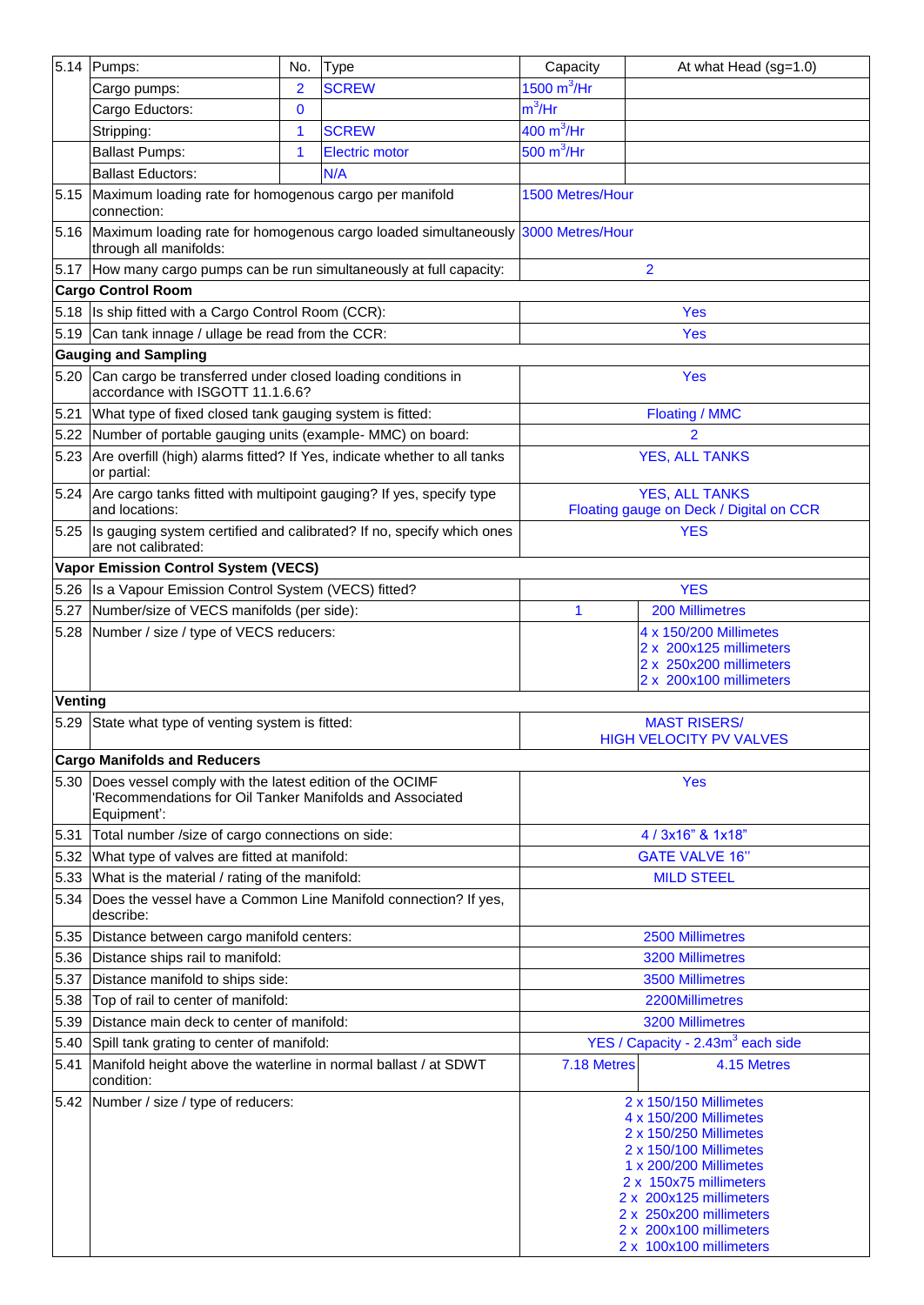|                                                                |                                                                  |            |                    | 2 x 100x75 millimeters<br>1 x 75x50 millimeters<br>3 x 400x250 millimeters |                    |                    |
|----------------------------------------------------------------|------------------------------------------------------------------|------------|--------------------|----------------------------------------------------------------------------|--------------------|--------------------|
|                                                                | 5.43 Is vessel fitted with a stern manifold? If yes, state size: |            |                    |                                                                            |                    | <b>NO</b>          |
| <b>Heating</b>                                                 |                                                                  |            |                    |                                                                            |                    |                    |
| 5.44 Cargo / slop tanks fitted with a cargo heating<br>system? |                                                                  |            | <b>Type</b>        |                                                                            | Coiled             | Material           |
|                                                                | Cargo tanks:                                                     |            | Thermal oil heater |                                                                            | <b>Yes</b>         | <b>SS</b>          |
|                                                                | Slop Tanks:                                                      |            | Thermal oil heater |                                                                            | Yes                | <b>SS</b>          |
|                                                                | 5.45 Maximum temperature cargo can be loaded/maintained:         |            |                    |                                                                            | 70.0 °C            | $70^{\circ}$ C     |
|                                                                | 5.46 Minimum temperature cargo can be loaded/maintained:         |            |                    |                                                                            | <b>HFO 35.0 °C</b> | <b>HFO 35.0 °C</b> |
|                                                                | <b>Coating / Anodes</b>                                          |            |                    |                                                                            |                    |                    |
|                                                                | 5.47 Are cargo, ballast and slop tanks<br>coated?                |            | Coated             | <b>Type</b>                                                                | To What Extent     | Anodes             |
|                                                                | Cargo tanks:                                                     | <b>Yes</b> |                    | Epoxy                                                                      | <b>Whole Tank</b>  | <b>No</b>          |
|                                                                | Ballast tanks:                                                   |            | <b>Yes</b>         | Epoxy                                                                      | <b>Whole Tank</b>  | <b>Yes</b>         |
|                                                                | Slop tanks:                                                      |            | <b>Yes</b>         | Epoxy                                                                      | <b>Whole Tank</b>  | <b>No</b>          |

| <b>6</b> . | <b>INERT GAS AND CRUDE OIL WASHING</b>                                 |     |
|------------|------------------------------------------------------------------------|-----|
| 6.1        | Is a Crude Oil Washing (COW) installation fitted / operational:        | N/A |
| 6.2        | Is an Inert Gas System (IGS) fitted:                                   | N/A |
| 6.3        | Is IGS supplied by flue gas, inert gas (IG) generator and/or nitrogen: | N/A |

| 7.  | <b>MOORING</b>                      |                                |                                           |                         |                                                    |                          |
|-----|-------------------------------------|--------------------------------|-------------------------------------------|-------------------------|----------------------------------------------------|--------------------------|
| 7.1 | Mooring wires (on<br>drums)         | No.                            | Diameter                                  | Material                | Length                                             | <b>Breaking Strength</b> |
|     | Forecastle:                         |                                |                                           |                         |                                                    |                          |
|     | Main deck fwd:                      |                                |                                           |                         |                                                    |                          |
|     | Main deck aft:                      |                                |                                           |                         |                                                    |                          |
|     | Poop deck:                          |                                |                                           |                         |                                                    |                          |
| 7.2 | <b>Wire tails</b>                   | No.                            | Diameter                                  | Material                | Length                                             | <b>Breaking Strength</b> |
|     | Forecastle:                         |                                |                                           |                         |                                                    |                          |
|     | Main deck fwd:                      |                                |                                           |                         |                                                    |                          |
|     | Main deck aft:                      |                                |                                           |                         |                                                    |                          |
|     | Poop deck:                          |                                |                                           |                         |                                                    |                          |
| 7.3 | Mooring ropes (on<br>drums)         | No.                            | Diameter                                  | Material                | Length                                             | <b>Breaking Strength</b> |
|     | Forecastle:                         | 4                              | <b>56 Millimetres</b>                     | Polypropylene, Mixed    | 220 Metres                                         | 4 x 63 Metric Tonnes     |
|     | Main deck fwd:                      | $\overline{2}$                 | <b>56 Millimetres</b>                     | Polypropylene, Mixed    | 220 Metres                                         | 2 x 58 Metric Tonnes     |
|     | Main deck aft:                      | N/A                            | <b>Millimetres</b>                        |                         | <b>Metres</b>                                      | <b>Metric Tonnes</b>     |
|     | Poop deck:                          | $\overline{\mathbf{4}}$        | <b>56 Millimetres</b>                     | Polypropylene, Mixed    | 220 Metres                                         | 4 x 63 Metric Tonnes     |
| 7.4 | Other mooring lines                 | No.                            | Diameter                                  | Material                | Length                                             | <b>Breaking Strength</b> |
|     | Forecastle:                         | $\overline{2}$                 | <b>56 Millimetres</b>                     | Polypropylene, Mixed    | 220 Metres                                         | 2 x 63 Metric Tonnes     |
|     | Main deck fwd:                      |                                | <b>Millimetres</b>                        |                         | <b>Metres</b>                                      | <b>Metric Tonnes</b>     |
|     | Main deck aft:                      |                                | <b>Millimetres</b>                        |                         | <b>Metres</b>                                      | <b>Metric Tonnes</b>     |
|     | Poop deck:                          |                                | <b>Millimetres</b>                        |                         | <b>Metres</b>                                      | <b>Metric Tonnes</b>     |
| 7.5 | Winches                             | No.                            | Number of<br>Drums                        | <b>Motive Power</b>     | <b>Brake Capacity</b>                              | Type of Brake            |
|     | Forecastle:                         | $\overline{2}$<br>$\mathbf{1}$ | <b>Double Drums</b><br><b>Single Drum</b> | <b>Hydraulic</b>        | <b>28 Metric Tonnes</b><br><b>28 Metric Tonnes</b> | manual                   |
|     | Main deck fwd:                      |                                |                                           |                         |                                                    |                          |
|     | Main deck aft:                      |                                |                                           |                         |                                                    |                          |
|     | Poop deck:                          | $\overline{2}$<br>$\mathbf{1}$ | <b>Double Drums</b><br><b>Single Drum</b> | <b>Hydraulic</b>        | <b>28 Metric Tonnes</b><br><b>28 Metric Tonnes</b> | manual                   |
| 7.6 | Bitts, closed chocks /<br>fairleads |                                | No. Bitts                                 | <b>SWL Bitts</b>        | No. Closed<br>Chocks                               | <b>SWL Closed Chocks</b> |
|     | Forecastle:                         |                                | $\overline{\mathbf{4}}$                   | <b>35 Metric Tonnes</b> | 1                                                  | <b>Metric Tonnes</b>     |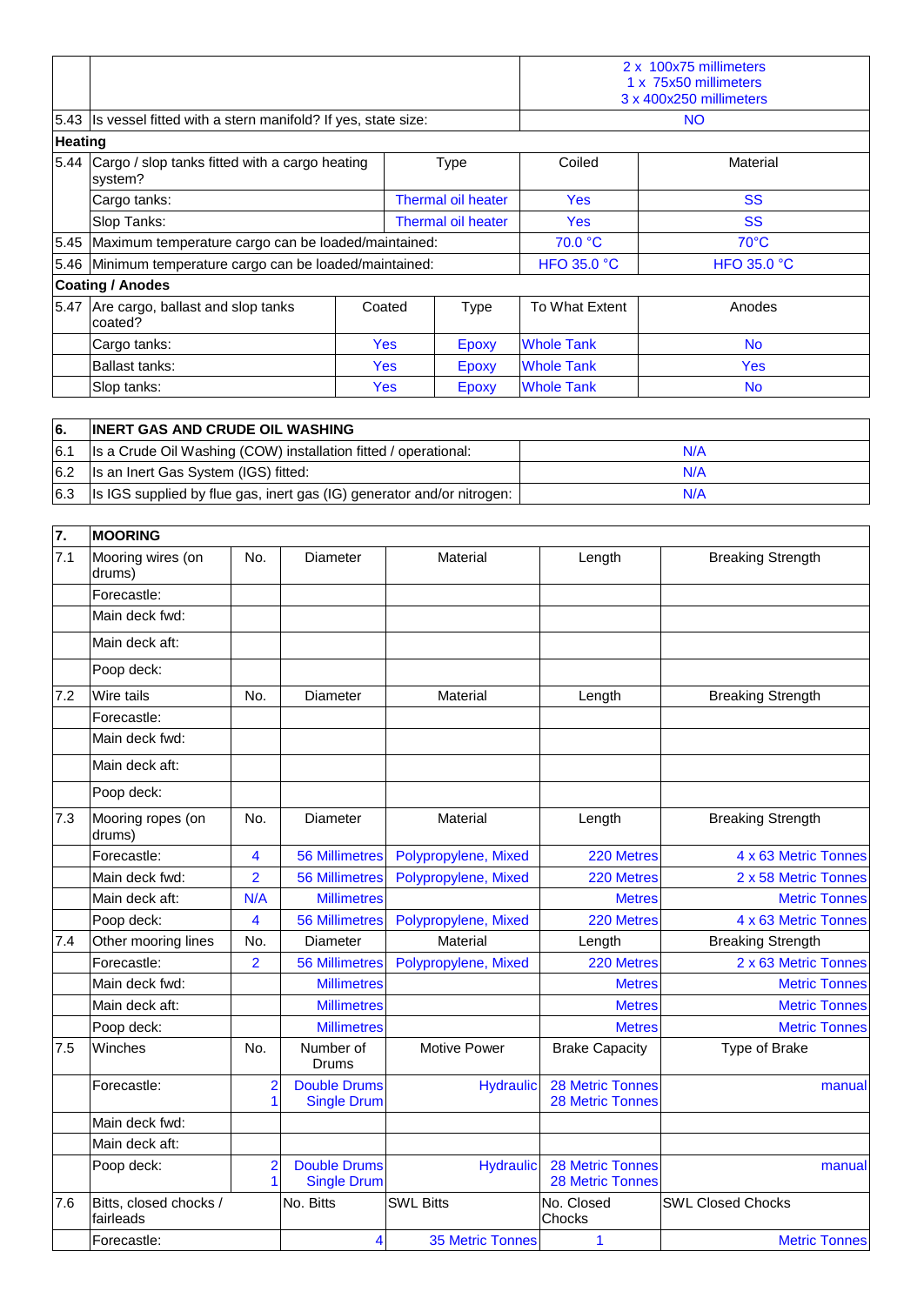|      | Main deck fwd:                                                                                                                                                                                         | $\overline{2}$ | <b>35 Metric Tonnes</b>               |                                |                         |
|------|--------------------------------------------------------------------------------------------------------------------------------------------------------------------------------------------------------|----------------|---------------------------------------|--------------------------------|-------------------------|
|      | Main deck aft:                                                                                                                                                                                         | $\overline{2}$ | <b>35 Metric Tonnes</b>               |                                |                         |
|      | Poop deck:                                                                                                                                                                                             |                | <b>35 Metric Tonnes</b>               | 1                              | <b>Metric Tonnes</b>    |
|      | <b>Anchors / Emergency Towing System</b>                                                                                                                                                               |                |                                       |                                |                         |
| 7.7  | Number of shackles on port / starboard cable:                                                                                                                                                          |                |                                       |                                | 8/9                     |
| 7.8  | Type / SWL of Emergency Towing system forward:                                                                                                                                                         |                |                                       | N/A                            | <b>Metric Tonnes</b>    |
| 7.9  | Type / SWL of Emergency Towing system aft:                                                                                                                                                             |                |                                       |                                | <b>Metric Tonnes</b>    |
|      | <b>Escort Tug</b>                                                                                                                                                                                      |                |                                       |                                |                         |
| 7.10 | What is size / SWL and size of closed chock and/or fairleads of<br>enclosed type on stern:                                                                                                             |                |                                       | 35 Metric Tones 250 milimeters |                         |
|      | 7.11 What is SWL of bollard on poopdeck suitable for escort tug:                                                                                                                                       |                |                                       |                                | <b>35 Metric Tonnes</b> |
|      | <b>Bow/Stern Thruster</b>                                                                                                                                                                              |                |                                       |                                |                         |
|      | 7.12 What is brake horse power of bow thruster (if fitted):                                                                                                                                            |                | <b>413 BHP</b>                        |                                |                         |
|      | 7.13 What is brake horse power of stern thruster (if fitted):                                                                                                                                          |                |                                       | N/A                            | N/A                     |
|      | <b>Single Point Mooring (SPM) Equipment</b>                                                                                                                                                            |                |                                       |                                |                         |
|      | 7.14 Does the vessel meet the recommendations in the latest edition of<br>OCIMF 'Recommendations for Equipment Employed in the Bow<br>Mooring of Conventional Tankers at Single Point Moorings (SPM)'? |                | <b>NA</b>                             |                                |                         |
|      | 7.15 If fitted, how many chain stopper(s):                                                                                                                                                             |                |                                       |                                |                         |
| 7.16 | State type / SWL of chain stopper(s):                                                                                                                                                                  |                |                                       |                                |                         |
| 7.17 | What is the maximum size chain diameter the bow stopper(s) can<br>handle:                                                                                                                              |                |                                       |                                |                         |
|      | 7.18 Distance between the bow fairlead and chain stopper/bracket:                                                                                                                                      |                |                                       |                                |                         |
| 7.19 | Is bow chock and/or fairlead of enclosed type of OCIMF<br>recommended size (600mm x 450mm)? If not, give details of size:                                                                              |                |                                       |                                |                         |
|      | <b>Lifting Equipment</b>                                                                                                                                                                               |                |                                       |                                |                         |
|      | 8.24   Derrick / Crane description (Number, SWL and location):                                                                                                                                         |                | Crane 2 x 0.95 Tonnes (servicing P&S) |                                |                         |
|      | 8.25 What is maximum outreach of cranes / derricks outboard of the<br>ship's side:                                                                                                                     |                |                                       | 6.3 M                          |                         |
|      | <b>Ship To Ship Transfer (STS)</b>                                                                                                                                                                     |                |                                       |                                |                         |
|      | 8.26 Does vessel comply with recommendations contained in OCIMF/ICS<br>Ship To Ship Transfer Guide (Petroleum or Liquified Gas, as<br>applicable):                                                     |                |                                       | Yes                            |                         |

| 8.     | <b>IMISCELLANEOUS</b>                                             |                |                                                                                                                                                     |                            |
|--------|-------------------------------------------------------------------|----------------|-----------------------------------------------------------------------------------------------------------------------------------------------------|----------------------------|
| Engine |                                                                   |                |                                                                                                                                                     |                            |
| 8.1    | Speed                                                             |                | Maximum                                                                                                                                             | Economic                   |
|        | Ballast speed:                                                    |                | 12.5 Knots                                                                                                                                          | 11.5 Knots                 |
|        | Laden speed:                                                      |                | 12.0 Knots                                                                                                                                          | 10.0 Knots                 |
| 8.2    | What type of fuel is used for main propulsion / generating plant? |                | MGO (IFO 180&HFO380) / MGO                                                                                                                          |                            |
| 8.3    | Type / Capacity of bunker tanks:                                  |                | Fuel oil: $115.32 \text{ m}^3$<br>Diesel oil: $62.65 \text{ m}^3$                                                                                   |                            |
| 8.4    | Is vessel fitted with fixed or controllable pitch propeller(s)?   |                | <b>CPP</b>                                                                                                                                          |                            |
| 8.5    | Engines                                                           | <b>No</b>      | Capacity                                                                                                                                            | Make/Type                  |
|        | Main engine:                                                      | 1              | 2.942kw                                                                                                                                             | Akasaka / A-45             |
|        | Aux engine:                                                       | $\overline{2}$ | 440 kw /400kw                                                                                                                                       | Yanmar M 200L-UN/shaft gen |
|        | Power packs:                                                      |                |                                                                                                                                                     |                            |
|        | Boilers:                                                          | 1              |                                                                                                                                                     | Miura / HTB-300L           |
|        | Emissions                                                         |                |                                                                                                                                                     |                            |
| 8.6    | Main engine IMO NOx emission standard:                            |                | N/A                                                                                                                                                 |                            |
| 8.7    | Energy Efficiency Design Index (EEDI) rating number:              |                | N/A                                                                                                                                                 |                            |
|        | <b>Insurance</b>                                                  |                |                                                                                                                                                     |                            |
| 8.8    | P & I Club - Full Style:                                          |                | <b>GARD P&amp;I (BERMUDA) Ltd</b><br>Kittelsbuktveien 31, NO-4836 Arendal, Norway<br>Tel: +47 37 01 9100<br>Fax: +47 37 02 4810<br>Web: www.gard.no |                            |
| 8.9    | P & I Club pollution liability coverage / expiration date:        |                | \$1 BILLION / 20.02.2018                                                                                                                            |                            |
|        | 8.10 Hull & Machinery insured by - Full Style:                    |                | <b>GARD AS</b>                                                                                                                                      |                            |